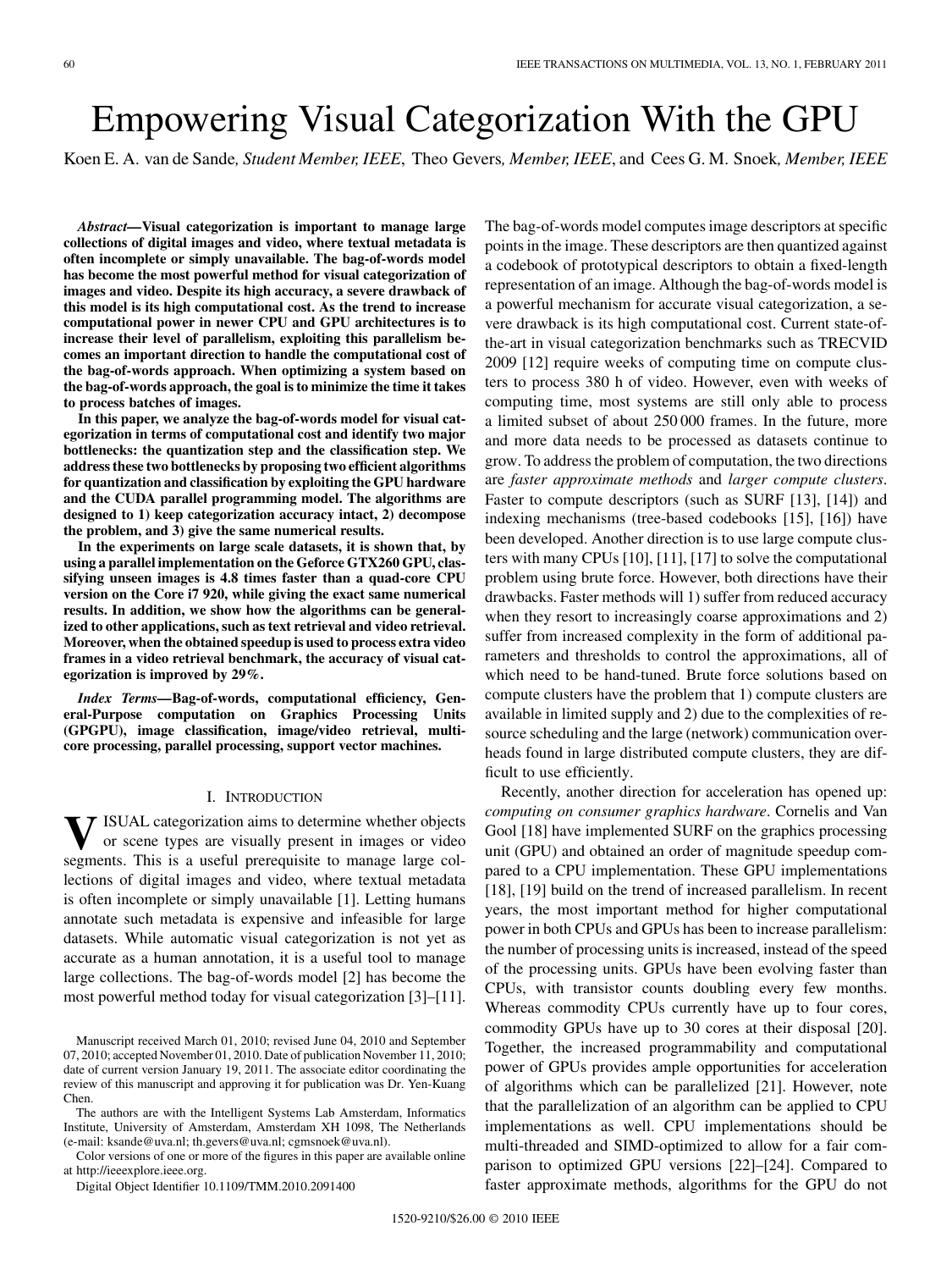need to approximate for speedups, if they are able to exploit the parallel nature of the GPU. Compared to compute clusters, the main advantages of the GPU are their wide availability and their potential to be more energy-efficient.

When optimizing a system based on the bag-of-words model, the goal is to minimize the time it takes to process batches of images. Individual components of the bag-of-words model, such as the point sampling strategy, descriptor computation, and SVM model training, have been independently studied on the GPU before [18], [25], [26]. These studies accelerate specific algorithms with the GPU. However, it remains unclear whether those algorithms are the real bottlenecks in accurate visual categorization with the bag-of-words model. In our overview of related work on visual categorization with the GPU, we observe that quantization and classification have remained CPU-bound so far, despite being computationally very expensive.

Therefore, in this paper, the goal is to combine GPU hardware and a parallel programming model to accelerate the quantization and classification components of a visual categorization architecture. Two algorithms are proposed to accelerate these two components. We identify the following requirements to these algorithms.

- 1) The algorithms and their implementations should push the state-of-the-art in categorization **accuracy**.
- 2) Visual categorization must be **decomposable** into components to locate bottlenecks.
- 3) Given the same input, implementations of a component on various hardware architectures must give the **same output**.1

Requirement 1 states that we are pursuing algorithms and implementations which will push the state-of-the-art in categorization accuracy, and therefore require high computational throughput. Requirement 2 implies that visual categorization can be decomposed into several steps, and the computational bottlenecks are located in specific parts. Requirement 3 allows CPU and GPU versions of the same visual categorization component to be interchanged in the system, because both versions will give the same output. Therefore, keeping the rest of the system the same, time measurements can be performed on these individual components.

Our contributions are 1) an analysis of the bottlenecks in accurate visual categorization systems and, to address these bottlenecks, 2) two GPU-accelerated algorithms, GPU vector quantization and GPU kernel value precomputation, which results in a substantial acceleration of the complete visual categorization pipeline.

This paper is organized as follows. In Section II, an efficiency analysis of visual categorization based on the bag-ofwords model is made. In Section III, the GPU architecture and the GPU-accelerated versions of quantization and classification are discussed. In Section IV, the experimental setup used to evaluate the accelerations is presented. In Section V, results are shown and analyzed. In Section VI, applications of the speedups

in this paper besides visual categorization are discussed. Finally, in Section VII, we conclude with an overview of the benefits of GPU acceleration for visual categorization.

#### II. OVERVIEW OF VISUAL CATEGORIZATION

The aim of this paper is to speed up state-of-the-art visual categorization systems using GPUs. In visual categorization [27], the visual presence of an object or scene of specified type is determined. In Fig. 1, an overview of the components of a visual categorization system is shown. A trained visual categorization system takes an image as input and returns the likelihood that one or more visual categories are present in the image. Visual categorization systems break down into a number of common steps:

- *Image Feature Extraction*, which takes an image as input and outputs a fixed-length feature vector representing the image;
- *Category Model Learning*, learns one model per visual category by taking all vector representations of images from the train set and the category labels associated with those images;
- *Test Image Classification*, which takes vector representations of images from the test set and applies the visual category models to these images. The output of this step is a likelihood score for each image and each visual category.

## *A. Image Feature Extraction*

Visual categorization systems which achieve state-of-the-art results on the PASCAL VOC benchmarks [4], [5], [7] use the bag-of-words model [2] as the underlying representation model. This model first extracts specific points in an image using a point sampling strategy. Over the area around these points, descriptors are computed which represent the local area. The bag-ofwords model performs vector quantization of the descriptors in an image against a visual codebook. A descriptor is assigned to the codebook element which is closest in Euclidean space. Fig. 1 gives an overview of the steps for the bag-of-words model in the image feature extraction blocks. In Table I, the computation times of different steps within the bag-of-words model are listed. For every step, multiple options are available. Next, we will discuss these options, their presence in related work, and their computation times on the CPU and GPU.

*1) Point Sampling Strategy:* As a point sampling strategy, there are two commonly used techniques in state-of-the-art systems [5], [7]: dense sampling and salient point methods. Dense sampling samples points regularly over the image at fixed pixel intervals. As it does not depend on the image contents, it is a trivial operation to perform. Typically, around 10 000 points are sampled per image. Two examples of salient point methods are the Harris-Laplace salient point detector [29] and the Difference-of-Gaussians detector [28]. See Table I for computation times of these point sampling strategies. The Harris-Laplace detector uses the Harris corner detector to find scale-invariant interest points. It then selects a subset of these points for which the Laplacian-of-Gaussians reaches a maximum over scale. Using recursive Gaussian filters [30], the computation of Gaussian derivatives at multiple scale required for these steps is possible

<sup>&</sup>lt;sup>1</sup>For practical purposes, small numeric deviations (less than  $10^{-7}$ ) in the output of a component are considered to be the same. We have verified that these deviations have not changed the accuracy of the complete visual categorization system.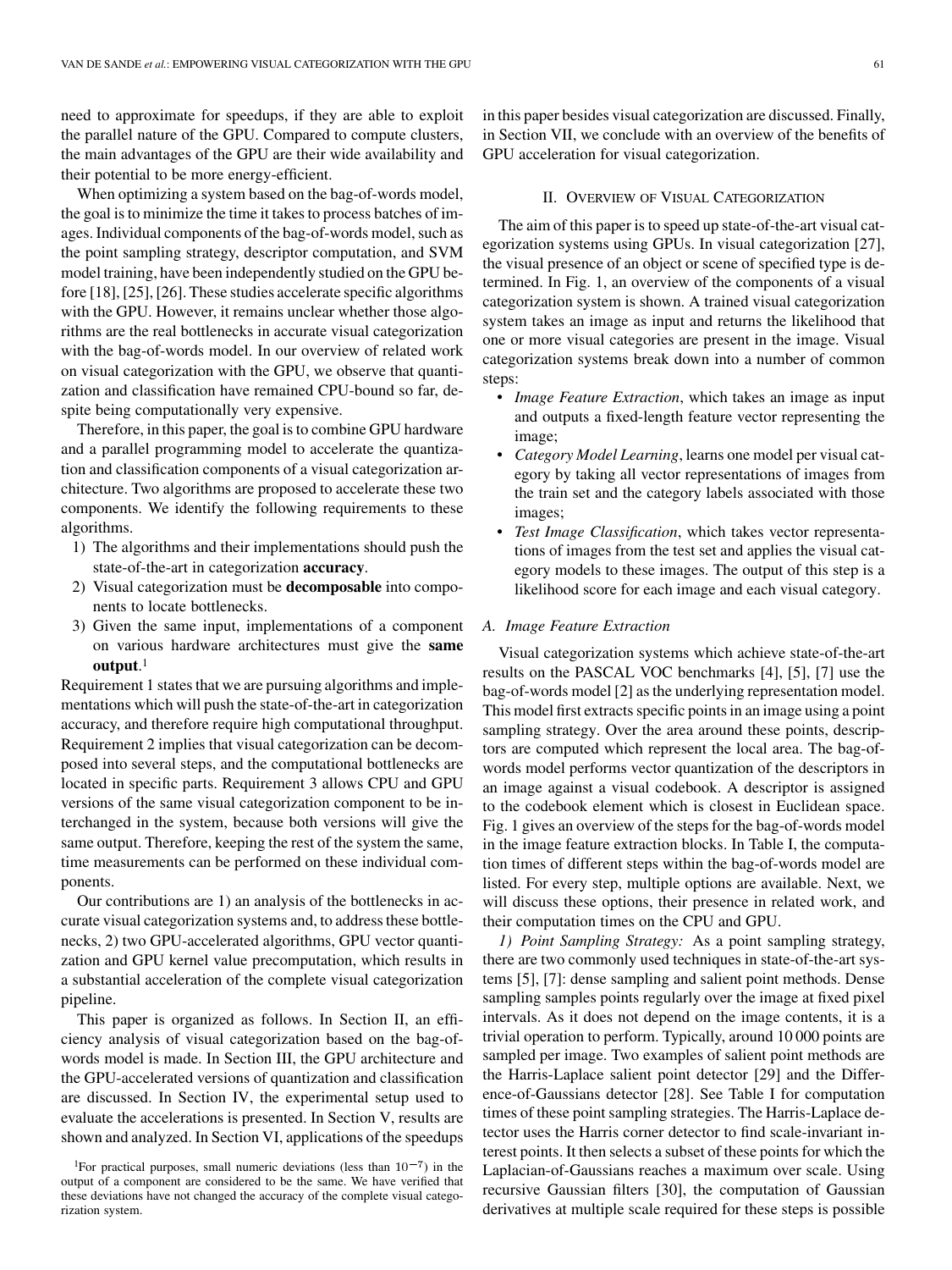

Fig. 1. Components of a state-of-the-art visual categorization system. For all images in both the train set and the test set, visual features are extracted in a number of steps. First, a point sampling method is applied to the image. Then, for every point, a descriptor is computed over the area around the point. All the descriptors of an image are subsequently vector quantized against a codebook of prototypical descriptors. This results in a fixed-length feature vector representing the image. Next, the visual categorization system is trained based on the feature vectors of all training images and their category labels. To learn kernel-based classifiers, similarities between training images are needed. These similarities are computed using a kernel function. To apply a trained model to test images, the kernel function values are also needed. Given these values between a test image and the images in the train set, the category models are applied and category likelihoods are obtained.

## TABLE I

IMAGE FEATURE EXTRACTION TIMINGS. COMPUTATION TIMES OF DIFFERENT STEPS WITHIN THE BAG-OF-WORDS MODEL WITH A SINGLE CPU CORE, FOUR CPU CORES AND ON THE GPU. FOR EVERY STEP, MULTIPLE CHOICES ARE AVAILABLE. CPU TIMES OBTAINED ON AMD OPTERON 250. GPU TIMES OBTAINED FROM THE LITERATURE. ONE OF THE CONTRIBUTIONS OF THIS PAPER IS SUBSTANTIALLY ACCELERATING THE VECTOR QUANTIZATION STEP USING THE GPU

| <b>Image Feature Extraction</b> | Times (s)     |             |                   |               |            |  |  |
|---------------------------------|---------------|-------------|-------------------|---------------|------------|--|--|
|                                 | <i>CPU</i>    | <b>CPU</b>  |                   |               |            |  |  |
|                                 | (1 thread)    | (4 threads) |                   | GPU           |            |  |  |
| 1) Point Sampling Strategy      |               |             |                   |               |            |  |  |
| • Dense Sampling                | ${}_{< 0.01}$ | ${}_{0.01}$ |                   | ${}_{< 0.01}$ |            |  |  |
| • Difference-of-Gaussians       | 1.4           | 0.4         | [28]              | < 0.1         | [18]       |  |  |
| • Harris-Laplace                | 4.4           | 1.2         | [29]              | < 0.2         | [30]       |  |  |
| 2) Descriptors                  |               |             |                   |               |            |  |  |
| $\bullet$ SIFT                  | 1.4           | 0.4         | [28]              | < 0.1         | $[19]$     |  |  |
| $\bullet$ SURF                  | < 1.0         | < 0.2       | [13]              | < 0.01        | [18]       |  |  |
| $\bullet$ ColorSIFT             | 4.0           | 1.3         | [5]               | < 0.3         | [19]       |  |  |
| 3) Bag-of-Words                 |               |             |                   |               |            |  |  |
| • Tree-based Codebook           | < 0.5         | < 0.2       | [15, 16]          | < 0.01        | [25]       |  |  |
| • Vector Quantization           | 4.1           | 1.1         | $\lceil 2 \rceil$ | < 0.2         | this paper |  |  |

at a rate of multiple images per second: computational complexity of recursive Gaussian filters is independent of the scale. As has been shown by Cornelis and Van Gool [18], running the Difference-of-Gaussians detector is possible in real-time, using a scale-space pyramid to limit computational complexity.

*2) Descriptor Computation:* To describe the area around the sampled points, the SIFT descriptor [28] and the SURF descriptor [13] are the most popular choices. Sinha *et al.* [19] compute SIFT descriptors at 10 frames per second for  $640 \times 480$ images. Cornelis and Van Gool [18] compute SURF descriptors at 100 frames per second for  $640 \times 480$  images. Both of these papers show that descriptor computation runs with excellent performance on the GPU, because one thread can be assigned per pixel or per descriptor, and thereby performing operations in parallel. The standard SIFT descriptor has a length of 128. Following Everingham *et al.* [4], color extensions of SIFT [5] would form a reasonable state-of-the-art baseline for future VOC challenges, due to their increased classification accuracy.

ColorSIFT increases the descriptor length to 384 and the required computation time is also tripled.

*3) Bag-of-Words:* Vector quantization is computationally the most expensive part of the bag-of-words model. With  $n$  descriptors of length  $d$  in an image, the quantization against a codebook with m elements requires the full  $(n \times m)$  distance matrix between all descriptors and codebook elements. For values which are common for visual categorization,  $n = 10000, d = 128$  and codebook size  $m = 4000$ , a CPU implementation takes approximately 5 s per image, as the complexity is  $O(ndm)$  per image. When  $d$  increases to 384, as is the case for ColorSIFT, the CPU implementation slows down to more than 10 s per image, which makes this a computational bottleneck.

One approach to address this bottleneck is to index using a tree-based codebook structure [14]–[16], instead of a standard codebook. A tree-based codebook replaces the comparison of each descriptor with all  $m$  codebook elements by a comparison against  $\log(m)$  codebook elements. As a result, algorithmic complexity is reduced to  $O(nd \log(m))$ . Tree-based methods have been shown to run in real-time on the GPU [25]. However, for a tree-based codebook, generally the accuracy is lower [14], especially for high-dimensional descriptors such as ColorSIFT. Therefore, tree-based codebooks conflict with our first requirement: it does not keep accuracy intact. The same argument applies to other indexing structures such as mini bag-of-features (miniBOF) [31]: accuracy is sacrificed in return for faster computation. Another drawback of tree-based codebooks and mini-BOFs is that soft assignment [6], [32], e.g., assigning weight to more than just the closest codebook element, requires the full distance matrix instead of only the closest elements. This soft assignment improves the classification accuracy for visual categorization by more than 5% on state-of-the-art systems [32]. Ruling out such an important performance improvement again conflicts with requirement 1. Therefore, this paper studies how to accelerate the vector quantization step using normal codebooks on the GPU, as the same accelerations are then also applicable to soft assignment.

In conclusion, in a state-of-the-art setup of the bag-of-words model, the most expensive part is the vector quantization step.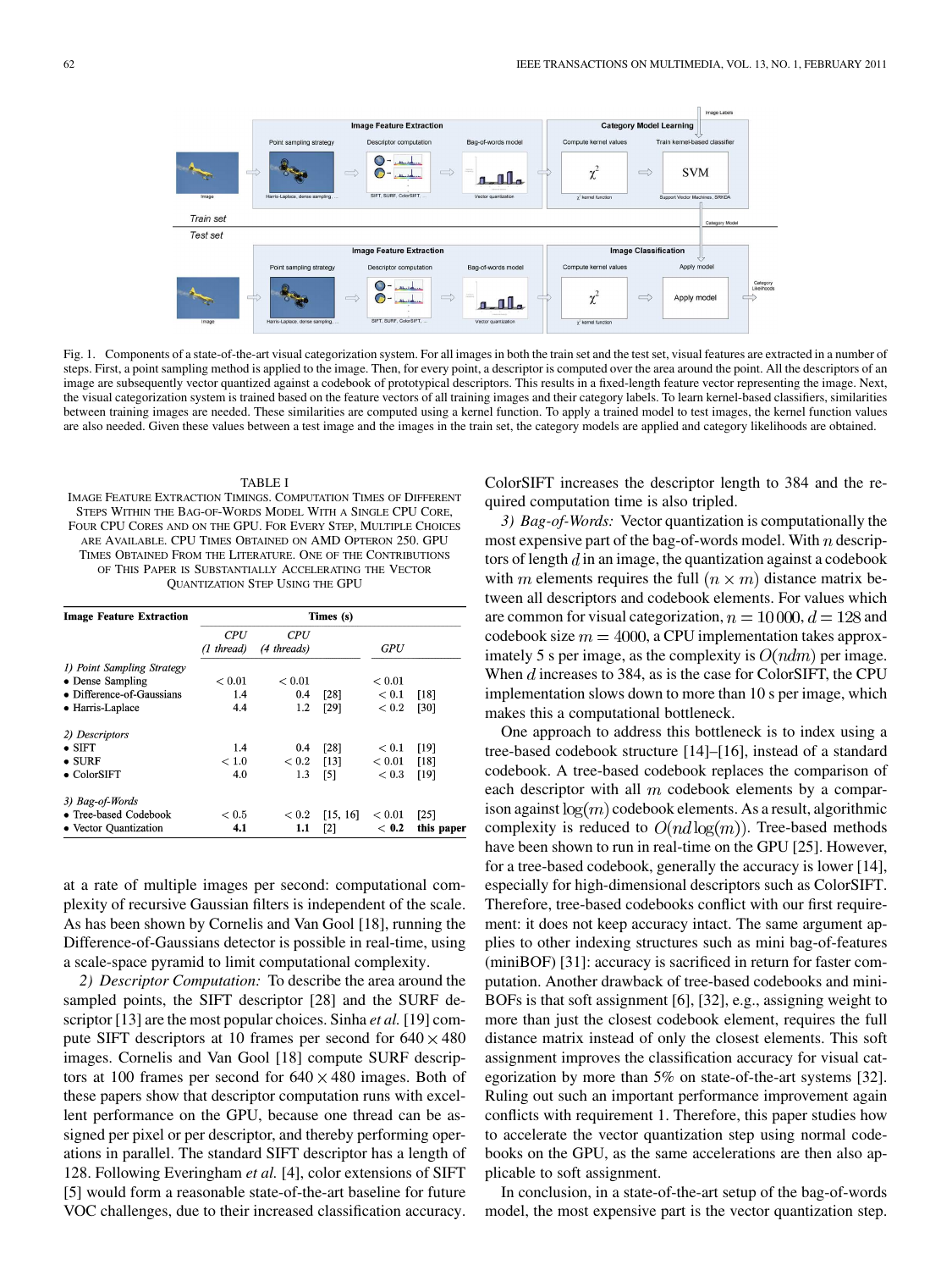TABLE II

VISUAL CATEGORIZATION TIMINGS. THE TIMES LISTED ARE FOR AN IMAGE DATASET (PASCAL VOC 2008), WHICH HAS A TRAINING SET OF SIZE 4332 AND TEST SET OF SIZE 4133. CLASSIFICATION TIMES ARE TOTALS FOR ALL 20 VISUAL CATEGORIES. CPU TIMES OBTAINED ON AMD OPTERON 250. THIS PAPER SUBSTANTIALLY ACCELERATES THE PRECOMPUTATION OF KERNEL VALUES (SHOWN IN BOLD) USING THE GPU

| <b>Category Model Learning</b>                         | Times (s)      |                 |        |          |            |  |  |  |
|--------------------------------------------------------|----------------|-----------------|--------|----------|------------|--|--|--|
|                                                        | CPU (1 thread) | CPU (4 threads) |        | GPU      |            |  |  |  |
| Category Model Learning (without precomputed)          |                |                 |        |          |            |  |  |  |
| Parameter Tuning (length $\vec{F} = 4,000$ )           | > 1,000,000    | > 250,000       | $[34]$ | > 10,000 | [26]       |  |  |  |
| Train Classifier (length $\vec{F} = 4,000$ )           | > 100,000      | > 25,000        | $[34]$ | > 1,000  | [26]       |  |  |  |
| Category Model Learning (with precomputed)             |                |                 |        |          |            |  |  |  |
| Precompute Kernel Values (length $\vec{F} = 4,000$ )   | 430            | 110             |        | 10       | this paper |  |  |  |
| Precompute Kernel Values (length $\vec{F} = 32,000$ )  | 3,400          | 900             |        | 64       | this paper |  |  |  |
| Precompute Kernel Values (length $\vec{F} = 320,000$ ) | 34,000         | 9.000           |        | 650      | this paper |  |  |  |
| Parameter Tuning                                       | 1,050          | 260             | [34]   | 60       | [26]       |  |  |  |
| Train Classifier                                       | 240            | 60              | $[34]$ | 10       | [26]       |  |  |  |
| Test Image Classification (with precomputed)           |                |                 |        |          |            |  |  |  |
| Precompute Kernel Values (length $\vec{F} = 4,000$ )   | 430            | 110             |        | 10       | this paper |  |  |  |
| Apply Classifier                                       | < 5            | < 2             | [34]   | $\leq 1$ | [26]       |  |  |  |

Approximate methods are unable to satisfy our requirement to maintain accuracy.

#### *B. Category Model Learning*

To learn visual category models, supervised kernel-based learning algorithms such as support vector machines (SVMs) and spectral regression kernel discriminant analysis [33] have shown good results [3], [5]. Key property of a kernel-based classifier is that it does not require the actual vector representation of the feature vector  $\vec{F}$ , but only a kernel function  $k(\vec{F}, \vec{F'})$  which is related to the distance between the feature vectors. This is sometimes referred to as the "kernel trick". It has been shown experimentally [3] that the nonlinear  $\chi^2$  kernel function is the best choice [5], [7] for accurate visual categorization.

When tuning the parameters of the classifier, the values of the kernel function are needed for every parameter setting. While typical implementations compute the values of this kernel function on-the-fly and only keep a cache of the most recent evaluations, it is more efficient to compute all values in advance and store them, because then the values can be reused for every parameter setting and for every visual category. The total number of kernel values to be computed in advance is the number of pair-wise distances between all training images, e.g., it is quadratic with respect to the number of images. The benefit of precomputing kernel values is illustrated in Table II.

The kernel-based SVM algorithm has been ported to the GPU by [26] and [35]. In [35], specific optimizations are made in the GPU version such that only linear kernel functions are supported. For visual categorization, however, support for the more accurate nonlinear  $\chi^2$  kernel function is needed to meet requirement 1. Catanzaro *et al.* [26] perform a selection of the training samples under consideration for SVM, resulting in a speedup of up to 35 times for training models. Further speedups are possible if this GPU-SVM implementation is combined with the precomputation of kernel values. The precomputation of kernel values itself has not been investigated yet. Therefore, in Section III-C,

we propose an algorithm to precompute the kernel values and investigate the speedup possibilities offered by precomputing these values.

Table II gives an overview of computation times on the PASCAL VOC 2008 dataset for different feature vector lengths, where the learning of visual category models is split into a precomputation of kernel values and the actual model learning. Because the ground truth labels of all images and their extracted features are needed before training can start, it is an inherently offline process. When multiple features are used, more than 90% of computation time is spent on precomputing the kernel values. This makes it the most expensive step in category model learning.

In conclusion, the learning of category models can be split into two steps, kernel value computation and classifier training. The classifier training has been accelerated with the GPU before, but the kernel value computation is the most expensive step. This paper will study how to accelerate the computation of the kernel values on the GPU.

#### *C. Test Image Classification*

To classify images from a test set, feature extraction first has to be applied to the images, similar to the train set. Therefore, speed-ups obtained in the image feature extraction stage are useful for both the train set and the test set. To apply the visual category models, pair-wise kernel values between the feature vectors of the train set and those of the test set are needed. The same precomputation strategy used in the learning stage is applicable here. When accelerating the computation of kernel values, this speedup will apply to both the training phase and the test phase of a visual categorization system. Timings in Table II illustrate that when processing images from the test set, again, the computation of kernel values takes up the most time.

In conclusion, the speedups obtained using GPU vector quantization and GPU precomputation of kernel values also directly apply to the classification of images/frames from the test set.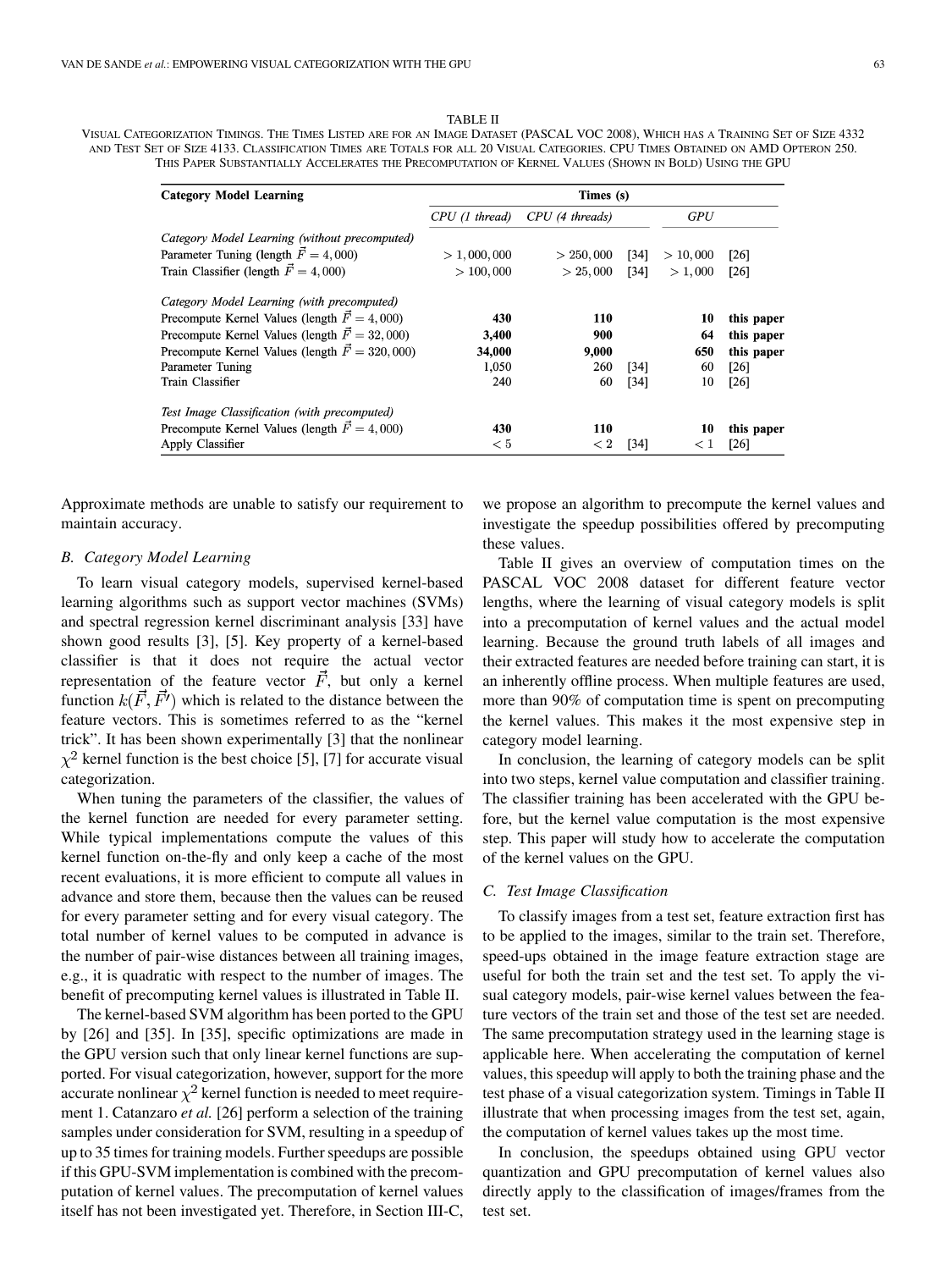#### III. GPU ACCELERATED CATEGORIZATION

We first discuss parallel programming with the GPU and the CPU (Section III-A). Next, we discuss the GPU-accelerated versions of vector quantization (Section III-B) and kernel value precomputation (Section III-C). Both of these visual categorization steps take large numbers of vectors as input, and therefore are ideally suited for the data parallelism offered by the GPU.

## *A. Parallel Programming on the GPU and CPU*

Over the years, there have been different approaches to programming generic algorithms on GPUs. Initially, algorithms needed to be formulated in terms of graphics primitives such as textures and vertices and written in specialized shader languages before they could run on the GPU. Through the availability of C-like parallel programming models such as CUDA [36] and OpenCL [37], the programmability of GPUs has increased. Since CUDA has the most mature software stack available at this moment, we use CUDA. The CUDA parallel programming model is explained in [38]. It is designed for writing scalable parallel code that runs across tens of thousands of concurrent threads and dozens of processor cores. Because the physical parallelism of current GPUs ranges up to 30 processor cores and over 30 000 threads, this is an essential property. The parallel models allows a programmer to write parallel programs that transparently and efficiently scale with this level of parallelism.

The model is also applicable to multicore CPUs, as has been shown for CUDA by Stratton *et al.* [39] and Diamos *et al.* [40], [41]. However, the code generated by their approaches is not yet as efficient as handwritten CPU code. On the CPU, programs can be parallellized by running multiple threads on different cores and by using SIMD instructions. SIMD instructions perform the same operation on multiple data elements at the same time, effectively allowing two to four floating point instructions to be executed at the same time on a single core. For additional information, see [42]. Internally, the GPU uses SIMD as well: each of the 30 cores in the GTX275 can execute eight floating point instructions at the same time [36].

## *B. Algorithm 1: GPU-Accelerated Vector Quantization*

In Section II-A, we have shown that vector quantization is computationally the most expensive step in image feature extraction. Therefore, in this section, the GPU implementation of vector quantization for an image with  $n$  descriptors against a codebook of  $m$  elements is proposed. The descriptor length is d. Quantization against a codebook requires the full  $(n \times m)$  distance matrix between all descriptors and codebook elements. A descriptor is then assigned to the column which has the lowest distance in a row. By counting the number of minima occurring in each column, the vector quantized representation of the image is obtained. To be robust against changes in the number of descriptors in an image, these counts are divided by the number of descriptors  $n$  for the final feature vector.

The most expensive computational step in vector quantization is the calculation of the distance matrix. Typically, the Euclidean distance is employed:

$$
\|\vec{a} - \vec{b}\| = \sqrt{(a_1 - b_1)^2 + (a_2 - b_2)^2 + \dots + (a_q - b_q)^2}.
$$
\n(1)

This formula for the Euclidean distance can be directly implemented on the GPU using loops [43]. However, such a naive implementation is not very efficient, because the same result is obtained with fewer operations by simply vectorizing the Euclidean distance, which is a common trick [26]:

$$
||\vec{a} - \vec{b}|| = \sqrt{||\vec{a}||^2 + ||\vec{b}||^2 - 2\vec{a} \cdot \vec{b}}.
$$
 (2)

The advantage of the vector form of the Euclidean distance is that it allows us to decompose the computation of a distance matrix between sets of vectors into several smaller steps which are faster to compute. In Algorithm 1, pseudo code is given for vector quantization using simple vectorization of the Euclidean distance. In the algorithm,  $A$  is the matrix with all image descriptors as rows, e.g., a  $(n \times d)$  matrix, B is the matrix with all codebook elements as rows, e.g., a  $(m \times d)$  matrix,  $\vec{a_i}$  is the *i*th row of A, and  $b_i$  is the *i*th row of B.

**Algorithm 1:** Vector Quantization with Simple Vectorized Euclidean Distance

1) for 
$$
i = 1
$$
 to n do

lengthsA[i]  $\leftarrow ||\vec{a}_i||^2 \{\vec{a}_i \text{ is the } i\text{th row of } A\}$ 2)

3) **end for**

4) for 
$$
j = 1
$$
 to m do

5) 
$$
lengthsB[j] \leftarrow ||b_j||^2 {\{b_j \text{ is the } j\text{th row of } B\}}
$$

6) **end for**

7)  $M \leftarrow$  MatrixMultiply(A, MatrixTranspose(B))

```
8) for i = 1 to n do
```
- $minDist \leftarrow \infty$ 9)
- length $A \leftarrow$  lengths $A[i]$ 10)
- 11) **for**  $j = 1$  to  $m$  **do**
- $d \leftarrow \text{lengthA} + \text{lengthsB}[j] 2M_{ij}$ 12)
- 13) **if**  $d < \text{minDist}$  **then**  $\text{minDist} \leftarrow d$ ,  $\text{best} \leftarrow j$
- 14) **end for**
- $\operatorname{assignTo}[i] \leftarrow \operatorname{best}$ 15)
- 16) **end for**
- 17) **return** assignTo

We identify the following steps within Algorithm 1:

1) **Compute the squared vector lengths**  $\|\vec{a}\|^2$  for every row of A and  $\|\vec{b}\|^2$  for every row of B (line 1–6). We assign one GPU thread per vector and do a serial sum within each thread. To avoid numerical deviations due to the summing of many numbers with single precision floating point operations, we use Kahan summation [44]. Transposing the matrices  $A$  and  $B$  allows for faster (aligned) memory access. The CUDA SDK [45] contains an efficient implementation of matrix transpose for arbitrarily sized matrices. Transposing rectangular matrices on the GPU is faster than the CPU, because the GPU has a higher memory bandwidth.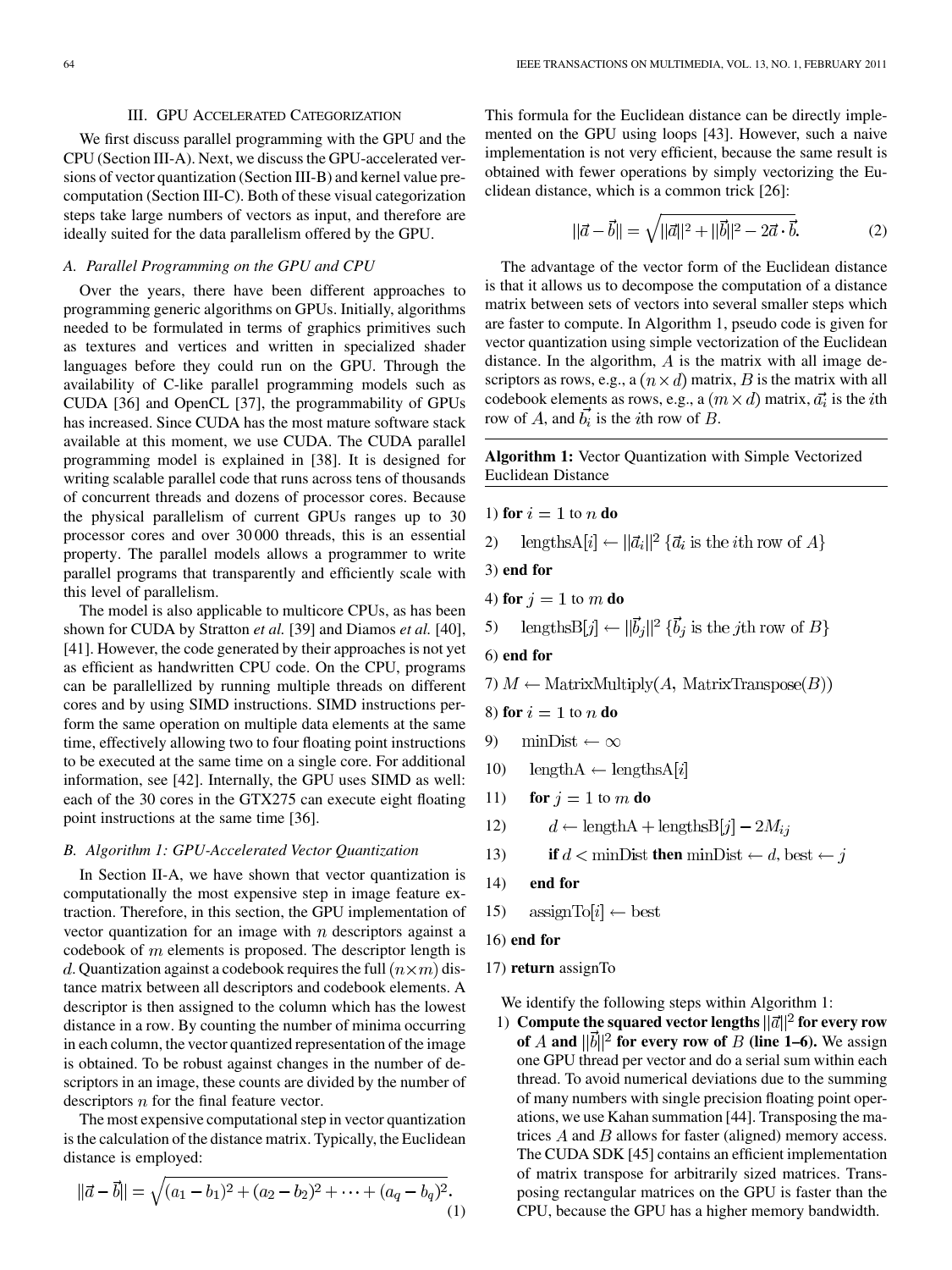- 2) Compute the dot products  $\vec{a} \cdot \vec{b}$  between all rows of A and **(line 7).** This operation can be performed by writing it as a matrix multiplication:  $AB<sup>T</sup>$  contains all the dot products required for the full distance matrix. As matrix multiplications are the building block for many algorithms, highly optimized BLAS linear algebra libraries containing this operation exist for both the CPU and the GPU. An unvectorized implementation [43] is unable to take advantage of BLAS operations and is therefore less efficient.
- 3) **Sum the output of steps 1) and 2) to obtain the squared Euclidean distance (line 10–12).** Key insight when implementing this operation is that the vector lengths from step 1) are used multiple times and can be cached (line 10).
- 4) For every descriptor  $i$ , find the codebook element  $j$  with **the lowest distance (line 10–15).** The weight for a descriptor is then assigned to the codebook element corresponding to the column with the lowest distance.

The CPU implementation of vector quantization is able to use SSE instructions to execute floating point instructions on four single precision numbers at the same time. On a Core i7 920, the non-SSE version is 3.4 times slower. Our experiments use the SSE-optimized version only.

In conclusion, vector quantization involves computing the pair-wise Euclidean distances between  $n$  descriptors and  $m$ codebook elements. By simply vectorizing the computation of the Euclidean distance, the computation can be decomposed into steps which can be efficiently executed on the GPU.

## *C. Algorithm 2: GPU-Accelerated Kernel Value Precomputation*

To compute kernel function values, we use the kernel function based on the  $\chi^2$  distance, which has shown the most accurate results in visual categorization (see Section II-B). Our contribution is evaluating the  $\chi^2$  kernel function on the GPU efficiently, even for very large datasets which do not fit into memory. The  $\chi^2$  distance between feature vectors F and F' is

$$
dist_{\chi^2}(\vec{F}, \vec{F'}) = \frac{1}{2} \sum_{i=1}^{s} \frac{\left(\vec{F}_i - \vec{F}_i'\right)^2}{\vec{F}_i + \vec{F}_i'}
$$
(3)

with  $s$  the size of the feature vectors. For notational convenience,  $0/0$  is assumed to be equal to 0 iff  $F_i = F'_i = 0$ .

The kernel function based on this  $\chi^2$  distance then is

$$
k(\vec{F}, \vec{F'}) = e^{-(1/D)dist(\vec{F}, \vec{F'})}
$$
(4)

where  $D$  is an optional scalar to normalizes the distances [3]. Because the  $\chi^2$  distance is already constrained to lie between 0 and 1, this normalization is unnecessary and we therefore fix  $D$ to 1.

To use multiple input features, instead of relying on a single feature, the kernel function is extended in a weighted fashion for  $q$  features

$$
k\left(\{\vec{F}_{(1)},\ldots,\vec{F}_{(q)}\},\{\vec{F'}_{(1)},\ldots,\vec{F'}_{(q)}\}\right) \\
= e^{-\left(1/\sum_{j=1}^{q}w_{j}\right)\left(\sum_{j=1}^{q}w_{j}dist(\vec{F}_{(j)},\vec{F'}_{(j)})\right)}\tag{5}
$$

with  $w_i$  the weight of the jth feature and  $\vec{F}_{(i)}$  the jth feature vector. An example of the use of multiple features with weights is the spatial pyramid [46], [47]. When using the spatial pyramid, additional features are extracted for specific parts of the image. For example, in a  $2 \times 2$  subdivision of the image, feature vectors are extracted for each image quarter with a weight of  $1/4$  for each quarter. Similarly, a  $1 \times 3$  subdivision consisting of three horizontal bars, which introduces three new features (each with a weight of  $1/3$ ). In this setting, the feature vector for the entire image has a weight of 1.

For vector quantization, discussed in the previous section, all input data and the resulting output fits into computer memory. For kernel value precomputation, memory usage is an important problem. For example, for a dataset with 50 000 images, the input data is 12 GB and the output data is 19 GB. Therefore, special care must be taken when designing the implementation, to avoid holding all data in memory simultaneously. We divide the processing into evenly sized chunks. Each chunk corresponds to a square  $1024 \times 1024$  subblock of the kernel matrix with all kernel function values, i.e., a chunk computes the kernel function values between 1024 vectors  $\vec{F}$  and 1024 vectors  $\vec{F'}$ . The algorithm is given in pseudo code in Algorithm 2.

# **Algorithm 2:** Compute Kernel Matrix Values with  $\chi^2$  Distance

1) **for** every chunk of 1024 kernel matrix rows **do**

- 2) **for** every chunk of 1024 kernel matrix columns **do**
- 3) Current Chunk  $\leftarrow$  1024  $\times$  1024 matrix with zeros

4) **for** feature 
$$
j = 1
$$
 to q **do**

5) 
$$
D \leftarrow dist_{\chi^2} \left( \vec{F}_{(j)}, \vec{F}_{(j)}' \right) \text{ between 1024 vectors}
$$

$$
\vec{F}_{(j)} \text{ and 1024 vectors } \vec{F}_{(j)}'
$$

$$
CurrentChunk \leftarrow CurrentChunk + w_iD
$$

7) **end for**

6)

9)

8) **for all** elements 
$$
p
$$
 of CurrentChunk **do**

$$
p \leftarrow e^{-(1/\sum_{j=1}^{q} w_j)p}
$$

10) **end for**

11) Store CurrentChunk as part of the final kernel matrix

12) **end for**

## 13) **end for**

To implement the  $dist_{\chi^2}$  function in Algorithm 2, we find that single precision is not accurate enough to sum many numbers. Therefore, we use double precision on the CPU with SSE instructions which can process two double precision numbers at the same time. Because double precision computations are eight times slower than single precision on the GTX260, we use a Kahan summation [44] instead of switching to double precision on the GPU. For the CPU implementation, the additional operations of the Kahan summation are more expensive than switching to double precision.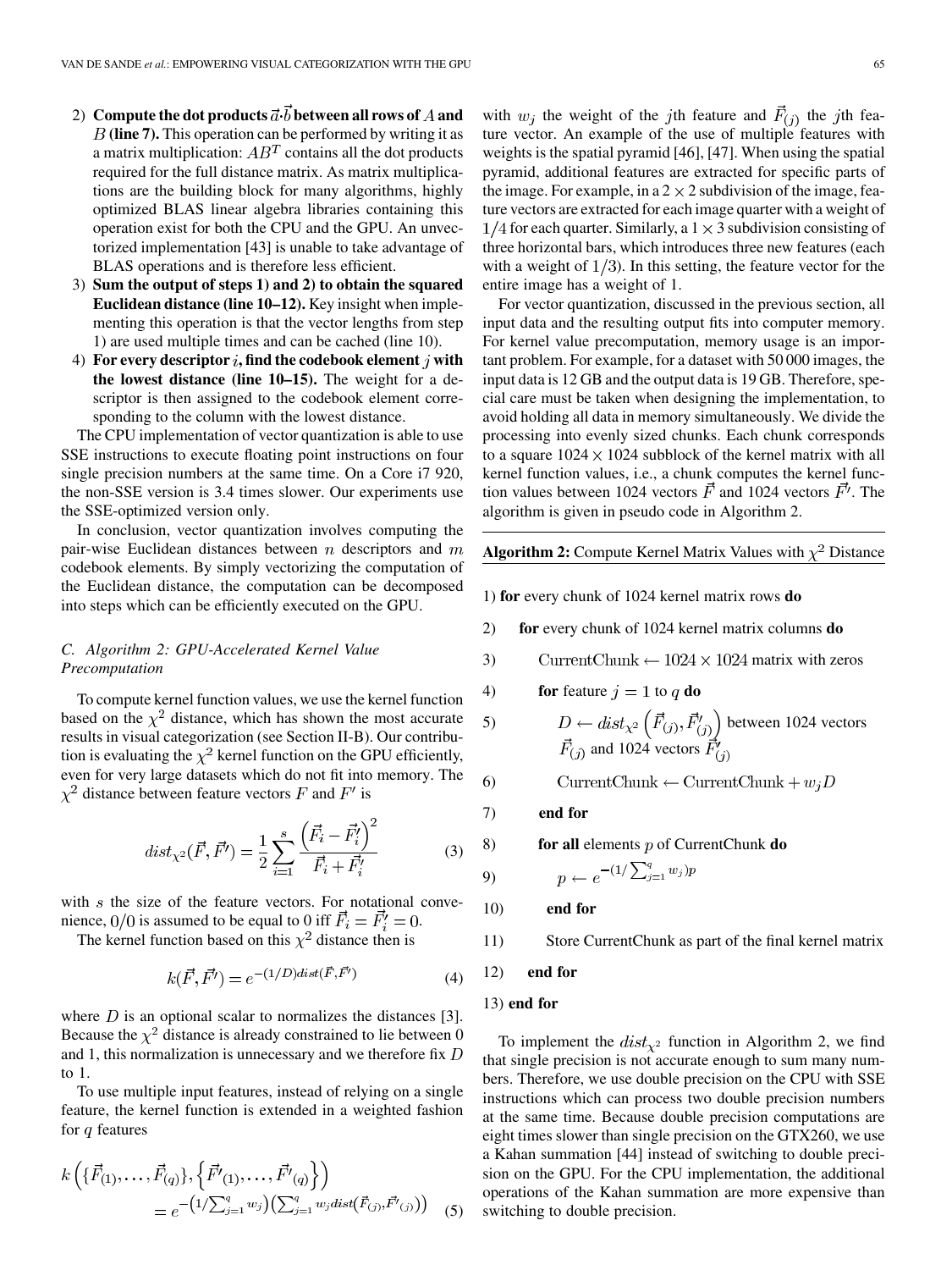#### IV. EXPERIMENTAL SETUP

In this section, we discuss the setup of our experiments. In our first two experiments, we measure the speedup of our two contributions: GPU vector quantization and GPU kernel value precomputation. In the third experiment, instead of timing just the improved components, we measure the classification throughput of a complete visual categorization system. See Fig. 1 for the pipeline of such a complete system. Software for the GPU-accelerated feature extraction will be released on our website.<sup>2</sup>, together with kernel value precomputation software.

#### *A. Experiment 1: Vector Quantization Speed*

We measure the relative speed of two vector quantization implementations: CPU and GPU versions of the vectorized approach from Section III-B. The CPU implementation is SIMDoptimized. Measured times are the median of 25 runs; an initial warm-up run is discarded to exclude initialization effects. For the experiments, realistic data sizes are used, following the state-of-the-art [5]: a codebook of size  $m = 4000$ ; up to 20 000 descriptors per image and descriptor lengths of  $d = 128$  (SIFT) and  $d = 384$  (ColorSIFT).

Because the compute power of CPU architectures still improves with every generation, we include two CPUs in our comparison of CPU and GPU, to show the rate of development in CPU compute speeds besides the increase in number of cores. Specifically, the single-core Opteron 250 (2.4 GHz) from 2005 and the quad-core Core i7 920 (2.66 GHz) from 2009 are included. For the quad-core Core i7, results for both a single-threaded and a multi-threaded CPU implementation are reported. These are compared to a Geforce GTX260 GPU (27 cores). Timing results are reported per frame; for a real dataset the times should be multiplied by the number of frames or images in the set.

#### *B. Experiment 2: Kernel Value Precomputation Speed*

To measure the speed of kernel value computation, we compare a CPU version and a GPU version based on the approach from Section III-C. We evaluate these implementations on the same hardware as experiment 1.

To obtain timings results, we have chosen the large Mediamill Challenge training set of 30 993 frames [48] with realistic feature vector lengths. Times required to precompute the kernel values are measured for different amounts of input features: from a single feature (total feature vector length 4000) up to ten features (total feature vector length 128 000). For a real system, the number of features might be even higher [5], [10].

#### *C. Experiment 3: Visual Categorization Throughput*

After accelerating two components of the categorization pipeline (see Fig. 1) in the first two experiments, in this experiment, we measure the throughput of the complete system. The average time needed to classify a frame is referred to as the throughput of the system. For categorizing large datasets, the processing time required to push frames through the complete categorization pipeline is important, because this gives a good indication of the time needed to process the full dataset. For the throughput experiment, a comparison is made between the quad-core Core i7 920 CPU (2.66 GHz) and the Gefore GTX260 GPU (27 cores).

## V. RESULTS

In this section, the results from the experiments listed in Section IV are discussed. We will investigate the speed of vector quantization, the speed of precomputing kernel values, and finally the throughput of a complete visual categorization system, with and without the GPU.

## *A. Experiment 1: Vector Quantization Speed*

Fig. 2 shows the vector quantization speeds for SIFT descriptors using different hardware platforms and implementations. From the results, it is shown that vector quantization on CPUs takes more time than on GPUs. The difference between the fastest single-threaded CPU and the fastest GPU is a factor of 13; both are using a vectorized implementation. If the CPU uses a multi-threaded implementation, the difference between the CPU and the GPU is a factor of 3.9. For a typical number of SIFT descriptors per frame, 10 000, this is the difference between 0.29 s and 0.08 s spent *per image* in vector quantization. In the ColorSIFT results, we see the same speedup: from 0.59 s to 0.16 s. When processing datasets of thousands or even millions of images, this is an important acceleration.

An interesting observation, based on the single-threaded results, is that the CPU times can be used to roughly order them by release date. The single-core 2005 Opteron takes about 2.2 times longer than a single thread of a 2009 Core i7 920.

For the GPU, we obtain 212 GLOPS, which equals 0.65 instructions per clock cycle per core. This result includes the time it takes to transfer data between the CPU global memory and the GPU global memory. Without transfer times, performance would be 218 GLOPS. The optimized CUBLAS matrix multiplication used inside vector quantization achieves 0.74 instructions per cycle. The theoretical 875 GLOPS of the GPU is only reached when two instructions can be executed per clock cycle, which is possible for a specific combined add-multiply operation only. The computations use 70–80 GB/s out of a possible 117 GB/s GPU memory bandwidth.

For the Core i7 CPU, we obtain 43 GFLOPS out of a theoretical 100 GFLOPS for higher-clocked versions of this quad-core CPU architecture. For the Core i7 920, the theoretical maximum is about 80 GFLOPS. We observed (results not shown) that hyperthreading gives a speedup of at most 5% and sometimes decreases performance. Therefore, hyperthreading was disabled in our experiments. The CPU performance scales fairly well in terms of cores with the quad-core version being up to 3.4 times faster than the single-core version.

In conclusion, the speedup through parallelization obtained for vector quantization is an important acceleration when processing large image datasets. When combined with GPU versions of the other image feature extraction stages (see Table I), even the most expensive feature can still be extracted in less than 1 s per image.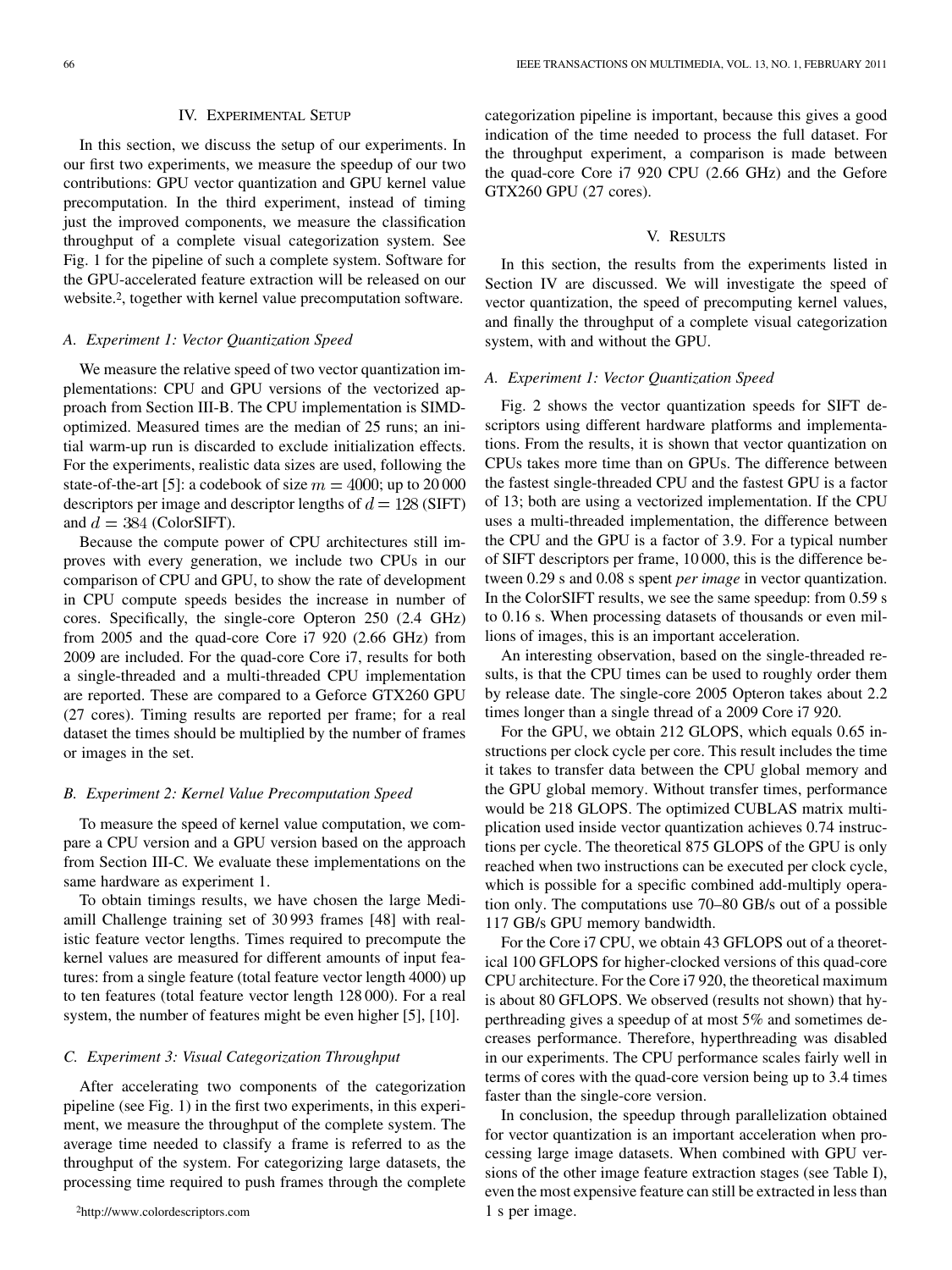

**Experiment 1: Vector Quantization Timings for ColorSIFT** 



Fig. 2. Vector quantization speeds for a varying number of SIFT descriptors (top plot) or ColorSIFT descriptors (bottom plot). The difference between the multi-threaded CPU and the GPU is a factor of 3.9. The difference between the single-threaded CPU implementation and the GPU is a factor 13. The singlethreaded results of the quad-core Core i7 CPU are shown as a dashed line, to indicate that it does not use all cores available.

## *B. Experiment 2: Kernel Value Precomputation Speed*

Fig. 3 shows the kernel value precomputation speeds on different hardware platforms. The difference between a single GTX260 and a single Opteron CPU is a factor 74! The difference between a single thread of the more recent Core i7 CPU and the GTX260 GPU is a factor 37. When all threads of the Core i7 are used, the difference is a factor 10. When using a bag-of-words model with features computed for four pyramid

levels  $(1 \times 1, 2 \times 2, 3 \times 3$  and  $4 \times 4)$ , e.g., a total feature vector length of 120,000, this is the difference between 1360 minutes and 142 minutes. Again, the GPU architecture results in a substantial acceleration.

The GPU achieves 349 GFLOPS including memory transfers between the CPU global memory and the GPU global memory, with 1.10 instructions per clock cycle per core. Excluding memory transfers the GPU achieves 357 GFLOPS. More importantly, the computation uses 85–97 GB/s out of a possible 117 GB/s bandwidth to the GPU memory, showing that the algorithm is both bandwidth-intensive and compute-intensive. The multi-threaded SIMD-optimized CPU version achieves 30 GFLOPS on the quad-core Core i7 920. However, as noted in Section III-C, the CPU version uses double precision for its computation, which limits the theoretical GFLOPS of the Core i7 920 to 40 GFLOPS, instead of 80 GFLOPS for single precision computations.

## *C. Experiment 3: Visual Categorization Throughput*

For categorizing large datasets, the average amount of time required to classify a frame from start to finish is important. This is commonly referred to as the throughput of the system. As an example of a large real-world dataset, we again use the Mediamill Challenge [48]. See Table III for an overview of the throughput. To classify 12 914 keyframes from the test set takes 40.3 min when using the GPU, equal to 5.3 frames per second. This includes the time it takes to load the frames, extract densely sampled SIFT features,<sup>3</sup> perform vector quantization, compute kernel values, and apply trained models. When looking at the feature extraction and kernel value computation separately, the feature extraction per frame achieved a throughput of 12.3 frames per second (17.5 min for all frames) and the kernel value precomputation with 30 993 training samples achieved 9.4 frames per second (22.8 min for all frames). Compared to the single-threaded CPU version, which takes 11.5 h to process these frames and therefore runs at 0.31 frames per second, the speedup for the complete pipeline is 17 times. The multi-threaded CPU version, running on a quad-core CPU, needs 3 h 15 min to process all frames, and is 3.6 times faster than the single-threaded CPU version. The GPU version is 4.8 times faster than the quad-core CPU.

## VI. OTHER APPLICATIONS

The speedups for vector quantization and computing kernel values obtained using GPU processing can be applied to other problems than visual categorization as well. In this section, we will discuss how it applies to the  $k$ -means clustering algorithm and to processing text with the bag-of-words model, and how the faster processing can be used to improve visual categorization accuracy.

## *A. Application 1: -Means Clustering*

The  $k$ -means clustering algorithm [49] is regularly used to construct the codebook used within a categorization pipeline. It is applicable to any real-valued set of data points and is one of

3SIFT feature extraction is also performed on the GPU.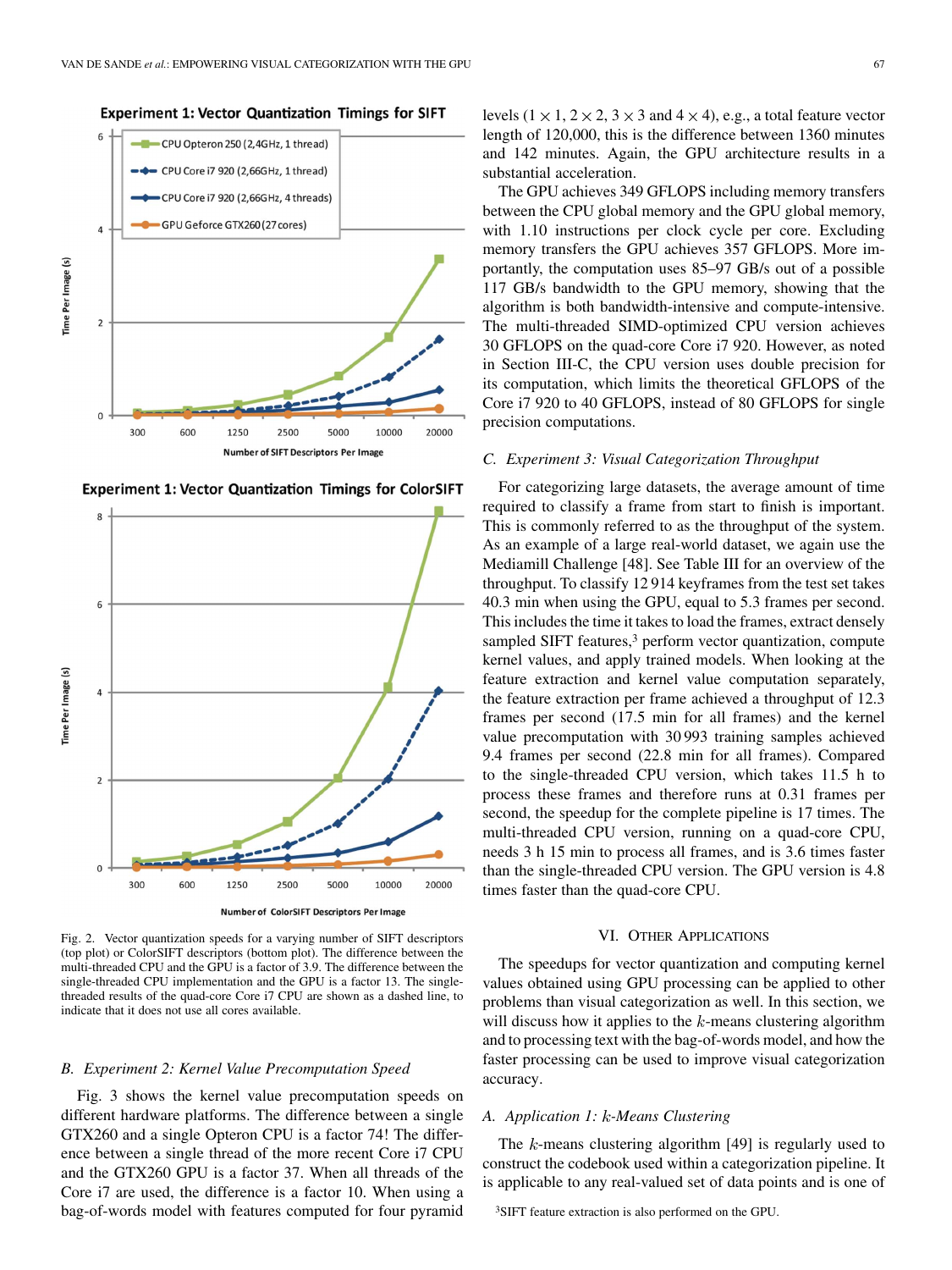

**Experiment 2: Kernel Precomputation Timings** 

Fig. 3. Timings of kernel value precomputation on different hardware platforms for various total feature vector lengths. The difference between a GTX260 and a single-core Opteron CPU is a factor 74. The difference between the more recent Core i7 920 CPU utilizing four threads and the GPU is a factor 10. For reference, results of the Core i7 with only a single CPU thread are also shown (dashed line).

TABLE III VISUAL CATEGORIZATION THROUGHPUT. THROUGHPUT IS MEASURED USING THE MEDIAMILL CHALLENGE [48] DATASET. TIME MEASUREMENTS ARE FOR CLASSIFYING 12 914 FRAMES, FRAMES PER SECOND (FPS) LISTINGS ARE THE AVERAGE TIME PER FRAME. THE SPEEDUP FOR THE GPU IS MEASURED AGAINST THE MULTI-THREADED CPU IMPLEMENTATION

| <b>Operation</b>                  | CPU (1 thread) |            | CPU (4 threads) |           |         | GPU        |            |         |
|-----------------------------------|----------------|------------|-----------------|-----------|---------|------------|------------|---------|
|                                   | Time (min)     | Framerate  | Time (min)      | Framerate | Speedup | Time (min) | Framerate  | Speedup |
| Image Feature Extraction          | 99             | $2.2$ fps  | 45.3            | $4.8$ fps | 2.2x    | 17.5       | $12.3$ fps | 2.6x    |
| Compute Kernel Values/Apply Model | 593            | $0.36$ fps | 150             | $1.4$ fps | 3.9x    | 22.8       | $9.4$ fps  | 6.6x    |
| <b>Full Classification</b>        | 692            | $0.31$ fps | 195.3           | $1.1$ fps | 3.6x    | 40.3       | $5.3$ fps  | 4.8x    |

the most common clustering algorithms in use. The  $k$ -means algorithm relies heavily on vector quantization. Once the set of  $k$ clusters has been initialized, all data points will be vector quantized against these  $k$  clusters. The data points are then assigned to the closest cluster, and the clusters are updated by computing the mean data value of all points assigned to that cluster. These steps are repeated until the clusters do not change anymore. Performing the vector quantization, i.e., finding the closest cluster for each data point, is the most expensive step in the  $k$ -means algorithm. When using the GPU vector quantization of experiment 1, a single iteration of the  $k$ -means algorithm took 3.4 s instead of 76 s, i.e., a speedup of 22.

#### *B. Application 2: Bag-of-Words Model for Text Retrieval*

The bag-of-words model as used in visual categorization is based on the original bag-of-words model as used for text. It results in the same kind of feature vectors with frequency counts of each "codeword", where words are to be taken literally for text. Due to the large number of words possible, the feature vectors for documents can be very long. In the UCI datasets repository [50], there are several examples of textual bag-of-words datasets. The Enron e-mail collection, for example, contains almost 40 000 documents which together contain 28 000 unique words. The NY Times news article collection contains 300 000 documents with over 100 000 unique words. The precomputation of kernel values from experiment 2 (to train a topic model based on annotations) and/or the computation of  $\chi^2$  distances (to, e.g., cluster similar documents) can be directly applied to this text data, i.e., a speedup by a factor of 35.

#### *C. Application 3: Multi-Frame Processing for Video Retrieval*

The increased throughput for visual categorization has been instrumental in our participation in the visual categorization task of the TRECVID 2009 video retrieval benchmark [12]. This task has a test set with 280 h of material in which 20 visual categories need to be identified. Instead of processing only the keyframes in the test set (97 150), the improved throughput made processing of up to 10 extra frames per shot feasible, for a total of 1 million frames. When looking at just the keyframe of a shot, there is a large chance that a visual category is not visible in that specific frame. By looking beyond the keyframes, more relevant frames can be identified and accuracy can be improved. See Fig. 4 for an overview of accuracy results by including 1 to 10 additional frames. The likelihood a visual category occurs in a shot is estimated by either taking the maximum score of all frames in the shot or the average score. From the results, it is clear that taking the maximum score instead of the average gives better results. The accuracy gained by including more frames becomes smaller after 5 additional frames have been added, though the accuracy does increase. The relative improvement due to processing extra frames, while keeping all other components of the system the same, is 29%: from 0.175 to 0.226. This is in line with previous work in [51], where it was shown that processing additional frames will improve accuracy of visual categorization. In the official evaluation of the TRECVID 2009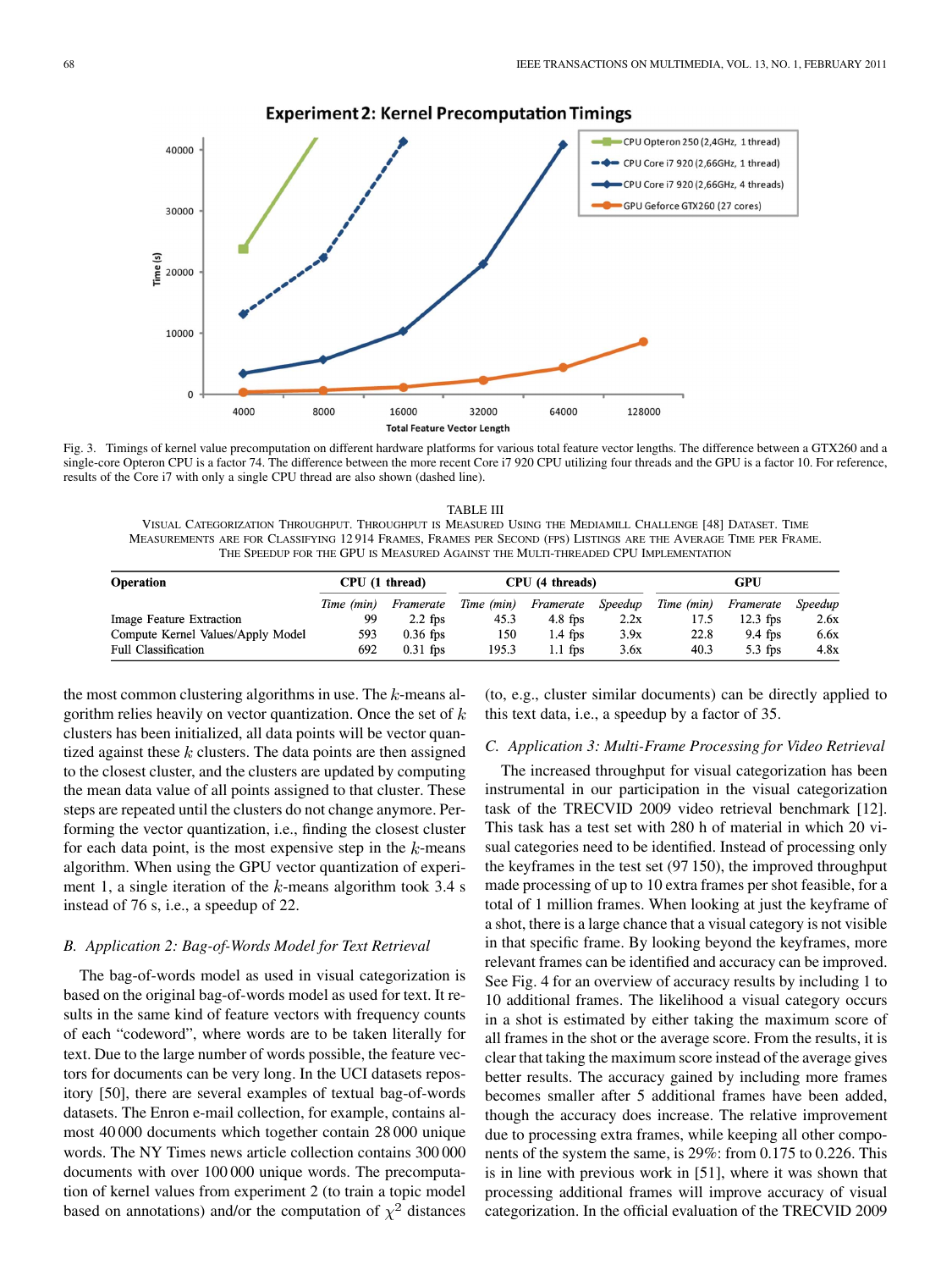

Fig. 4. Effect of multi-frame processing on the NIST TRECVID 2009 video retrieval benchmark [12], made possibly by the use of GPU computing. This task has a test set with 280 h of material in which 20 visual categories need to be identified. The relative improvement due to processing extra frames is 29%. The baseline and all additional frame results use the same visual features and training procedures.

visual categorization task, we obtained state-of-the-art results using the GPU and multi-frame processing: the system achieved the highest overall accuracy [10].

## VII. CONCLUSIONS

This paper provides an efficiency analysis of a state-of-the-art visual categorization pipeline based on the bag-of-words model. In this analysis, two large bottlenecks were identified: the vector quantization step in the image feature extraction and the kernel value computation in the category classification. By using a vectorized GPU implementation of vector quantization, it is 3.9 times faster than when it is computed on a modern quad-core CPU. For the classification, we exploit the intrinsic property of kernel-based classifiers that only kernel values are needed. By precomputing these kernel values, the parameter tuning and model learning stages can reuse these values, instead of computing them on the fly for every visual category and parameter setting. Also, precomputing these kernel values on the GPU instead of a quad-core CPU accelerates it by a factor of 10. The latter GPU acceleration is applicable to both the learning phase and the training phase. The speedups obtained in the visual categorization pipeline are also applicable to other problems, such as text retrieval and video retrieval. Additionally, when the obtained speedup is used to process extra video frames in a video retrieval benchmark, the accuracy of visual categorization is improved by 29%.

Overall, by using a parallel implementation on the GPU, classifying unseen images is 17 times faster than a single-threaded CPU version, while giving the exact same results for visual categorization. Compared to a multi-threaded CPU implementation on a quad-core CPU, the GPU is 4.8 times faster.

#### **REFERENCES**

- [1] B. Huurnink, L. Hollink, W. van den Heuvel, and M. de Rijke, "Search behavior of media professionals at an audiovisual archive: A transaction log analysis," *J. Amer. Soc. Inf. Sci. Technol.*, vol. 61, no. 6, pp. 1180–1197, Jun. 2010.
- [2] J. Sivic and A. Zisserman, "Video google: A text retrieval approach to object matching in videos," in *Proc. IEEE Int. Conf. Computer Vision*, 2003, pp. 1470–1477.
- [3] J. Zhang, M. Marszałek, S. Lazebnik, and C. Schmid, "Local features and kernels for classification of texture and object categories: A comprehensive study," *Int. J. Comput. Vis.*, vol. 73, no. 2, pp. 213–238, 2007.
- [4] M. Everingham, L. Van Gool, C. Williams, J. Winn, and A. Zisserman, "The pascal visual object classes (VOC) challenge," *Int. J. Comput. Vis.*, vol. 88, no. 2, pp. 303–338, 2010.
- [5] K. E. A. van de Sande, T. Gevers, and C. G. M. Snoek, "Evaluating color descriptors for object and scene recognition," *IEEE Trans. Pattern Anal. Mach. Intell.*, vol. 32, no. 9, pp. 1582–1596, Sep. 2010.
- [6] Y.-G. Jiang, J. Yang, C.-W. Ngo, and A. Hauptmann, "Representations of keypoint-based semantic concept detection: A comprehensive study," *IEEE Trans. Multimedia*, vol. 12, no. 1, pp. 42–53, Jan. 2010.
- [7] M. Marszałek, C. Schmid, H. Harzallah, and J. van de Weijer, "Learning object representations for visual object class recognition," in *Proc. Visual Recognition Challenge Workshop, in conjunction with IEEE ICCV*, 2007. [Online]. Available: http://lear.inrialpes.fr/pubs/2007/MSHV07.
- [8] S.-F. Chang, J. He, Y.-G. Jiang, E. E. Khoury, C.-W. Ngo, A. Yanagawa, and E. Zavesky, "Columbia university/VIREO-CityU/IRIT TRECVID2008 high-level feature extraction and interactive video search," in *Proc. TRECVID Workshop*, 2008.
- [9] A. Gaidon, M. Marszałek, and C. Schmid, The PASCAL Visual Object Classes Challenge 2008 Submission, INRIA-LEAR, 2008, Tech. Rep.
- [10] C. G. M. Snoek, K. E. A. van de Sande, O. de Rooij, B. Huurnink, J. R. R. Uijlings, M. van Liempt, M. Bugalho, I. Trancoso, F. Yan, M. A. Tahir, K. Mikolajczyk, J. Kittler, M. de Rijke, J. M. Geusebroek, T. Gevers, M. Worring, D. C. Koelma, and A. W. M. Smeulders, "The mediaMill TRECVID 2009 semantic video search engine," in *Proc. TRECVID Workshop*, 2009.
- [11] D. Wang, X. Liu, L. Luo, J. Li, and B. Zhang, "Video diver: Generic video indexing with diverse features," in *Proc. ACM Int. Workshop Multimedia Information Retrieval*, 2007, pp. 61–70.
- [12] A. F. Smeaton, P. Over, and W. Kraaij, "Evaluation campaigns and TRECVid," in *Proc. ACM Int. Workshop Multimedia Information Retrieval*, 2006, pp. 321–330.
- [13] H. Bay, A. Ess, T. Tuytelaars, and L. Van Gool, "Speeded-up robust features (SURF)," *Comput. Vis. Image Understand.*, vol. 110, no. 3, pp. 346–359, 2008.
- [14] J. R. R. Uijlings, A. W. M. Smeulders, and R. J. H. Scha, "Real-time bag-of-words, approximately," in *Proc. ACM Int. Conf. Image and Video Retrieval*, 2009.
- [15] C.-C. Chang, Y.-C. Li, and J.-B. Yeh, "Fast codebook search algorithms based on tree-structured vector quantization," *Pattern Recognit. Lett.*, vol. 27, no. 10, pp. 1077–1086, 2006.
- [16] F. Moosmann, B. Triggs, and F. Jurie, "Fast discriminative visual codebooks using randomized clustering forests," in *Proc. Neural Information Processing Systems*, 2006, pp. 985–992.
- [17] F. J. Seinstra, J.-M. Geusebroek, D. Koelma, C. G. M. Snoek, M. Worring, and A. W. M. Smeulders, "High-performance distributed video content analysis with parallel-hours," *IEEE Multimedia*, vol. 14, no. 4, pp. 64–75, 2007.
- [18] N. Cornelis and L. Van Gool, "Fast scale invariant feature detection and matching on programmable graphics hardware," in *Proc. IEEE Computer Vision and Pattern Recognition Workshops*, 2008.
- [19] S. N. Sinha, J.-M. Frahm, M. Pollefeys, and Y. Genc, "Feature tracking and matching in video using programmable graphics hardware," *Machine Vision and Applications*, 2007. [Online]. Available: http://www. springerlink.com/content/8t05rv61u5p24360.
- [20] E. Lindholm, J. Nickolls, S. Oberman, and J. Montrym, "Nvidia tesla: A unified graphics and computing architecture," *IEEE Micro*, vol. 28, no. 2, pp. 39–55, 2008.
- [21] J. D. Owens, M. Houston, D. Luebke, S. Green, J. E. Stone, and J. C. Phillips, "GPU computing," *Proc. IEEE*, vol. 96, no. 5, pp. 879–899, May 2008.
- [22] R. Bordawekar, U. Bondhugula, and R. Rao, Believe it or not! Multicore CPUs can match GPU performance for flop-intensive application! IBM Thomas J. Watson Research Center, 2010, Tech. Rep. IBM-RC24982.
- [23] V. W. Lee, C. Kim, J. Chhugani, M. Deisher, D. Kim, A. D. Nguyen, N. Satish, M. Smelyanskiy, S. Chennupaty, P. Hammarlund, R. Singhal, and P. Dubey, "Debunking the 100x GPU vs. CPU myth: An evaluation of throughput computing on CPU and GPU," *SIGARCH Comput. Architect. News*, vol. 38, no. 3, pp. 451–460, 2010.